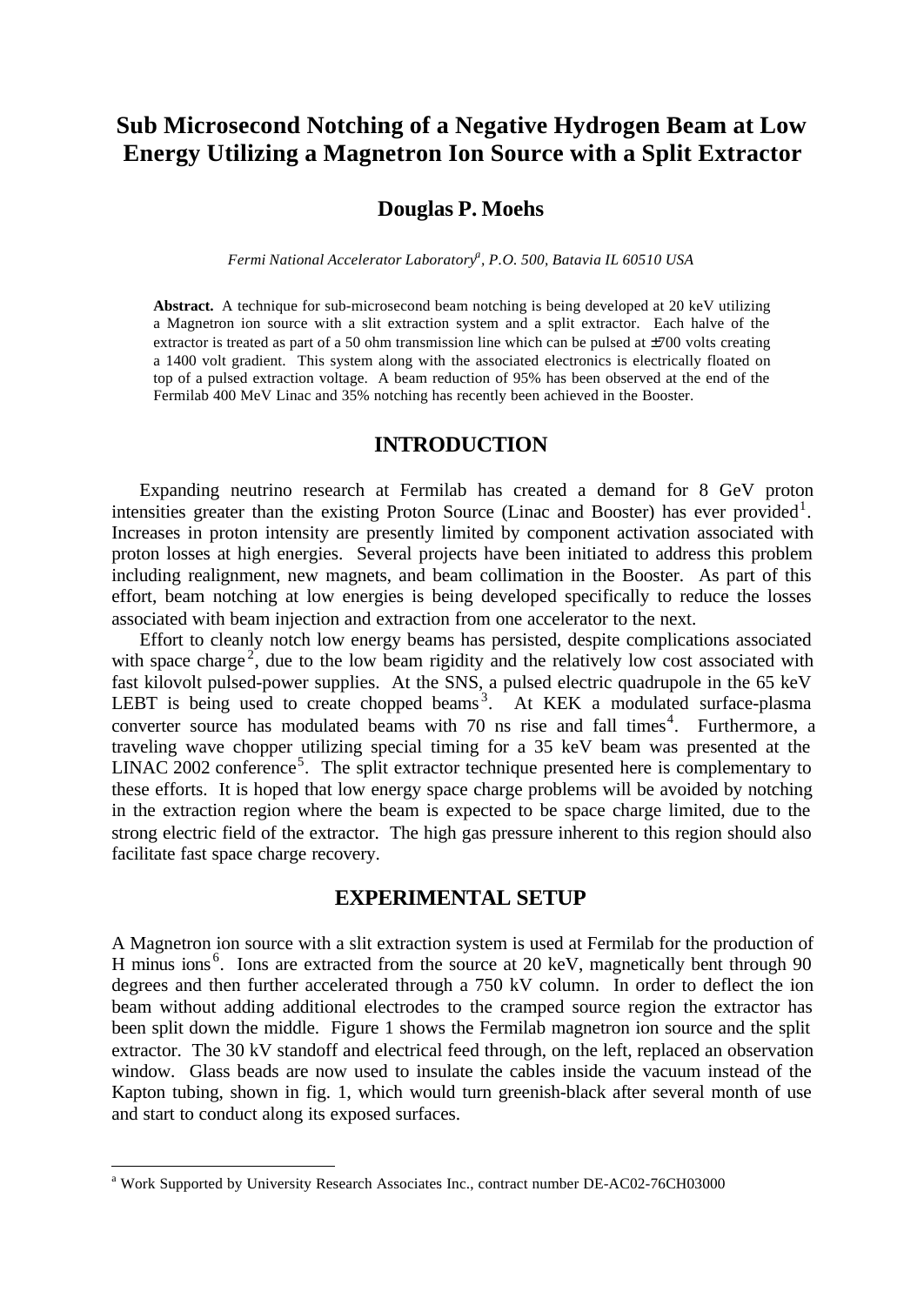

Fig. 1. A picture of the split extractor used to extract H minus ions from the magnetron. The extractor components are mounted on 2.54 cm ceramic standoffs and are aligned by eye with the anode slit. The Kapton tubing shown here has been replaced by glass beads in recent experiments.

The tip of the extractor and the anode slit are aligned by eye and separated by approximately 2 mm using ceramic standoffs as mounting posts. The extractor slit width is also set to 2 mm using a feeler gauge. The anode slit is currently 0.7 x 10 mm.

Beam notching is accomplished by treating each half of the extractor as part of a 50 ohm transmission line which can be pulsed at  $\pm 700$  volts creating a 1400 volt gradient across the split extractor. Electrically the extraction electrodes appear as a 10 cm break in the transmission line. A 20 ns electrical pulse in standard 50 ohm coax has about a 4 m wave front so the extractor component of the transmission line should be invisible to the pulse. To verify this assumption, the reflected power was measured using TTL pulses and time domain reflectromity. A reflected power of 5-10% was measured. This result was strongly coupled to the connection quality at the extraction electrodes. The polarity of the voltage gradient is significant and is selected in order to optimize beam notch.

The ±700 volt high-voltage (HV) pulser, the 50 ohm loads and the vacuum feed through are electrically floated on top of the pulsed extraction voltage, typically 20 kV. The gate for the HV pulser is provided by a fiber optic network producing TTL pulses of the desired width. At least 3 Booster buckets, each 26 ns in width, are required to fire the Booster extraction magnet so the notch should be at least 78 ns wide.

The effective beam transition time can be computed by summing the electrical transition time of the HV pulser, the ion transit time through the extractor, and the curved path through the 90 degree bending magnet. The beam dynamics for a pair of deflection plates is described with more detail in reference 7. An in house, duel-polarity high-voltage FET power supply was built for this application. Occasional sparking of the extraction system does not appear to be a problem for this supply. The electrical rise times are around 25 ns while the 55 ns fall times are slower than expected. Due to path length differences in the magnet, ions extracted from the source simultaneously will exit the magnet at different times. A SIMION model of the magnet suggests that 20 keV ions are dispersed in time by roughly 10 ns. Adding the above times to the 5 ns ion transit time through the extractor, 9.5 mm wide along the beam path, gives effective beam fall and rise times of 40 ns and 70 ns respectively.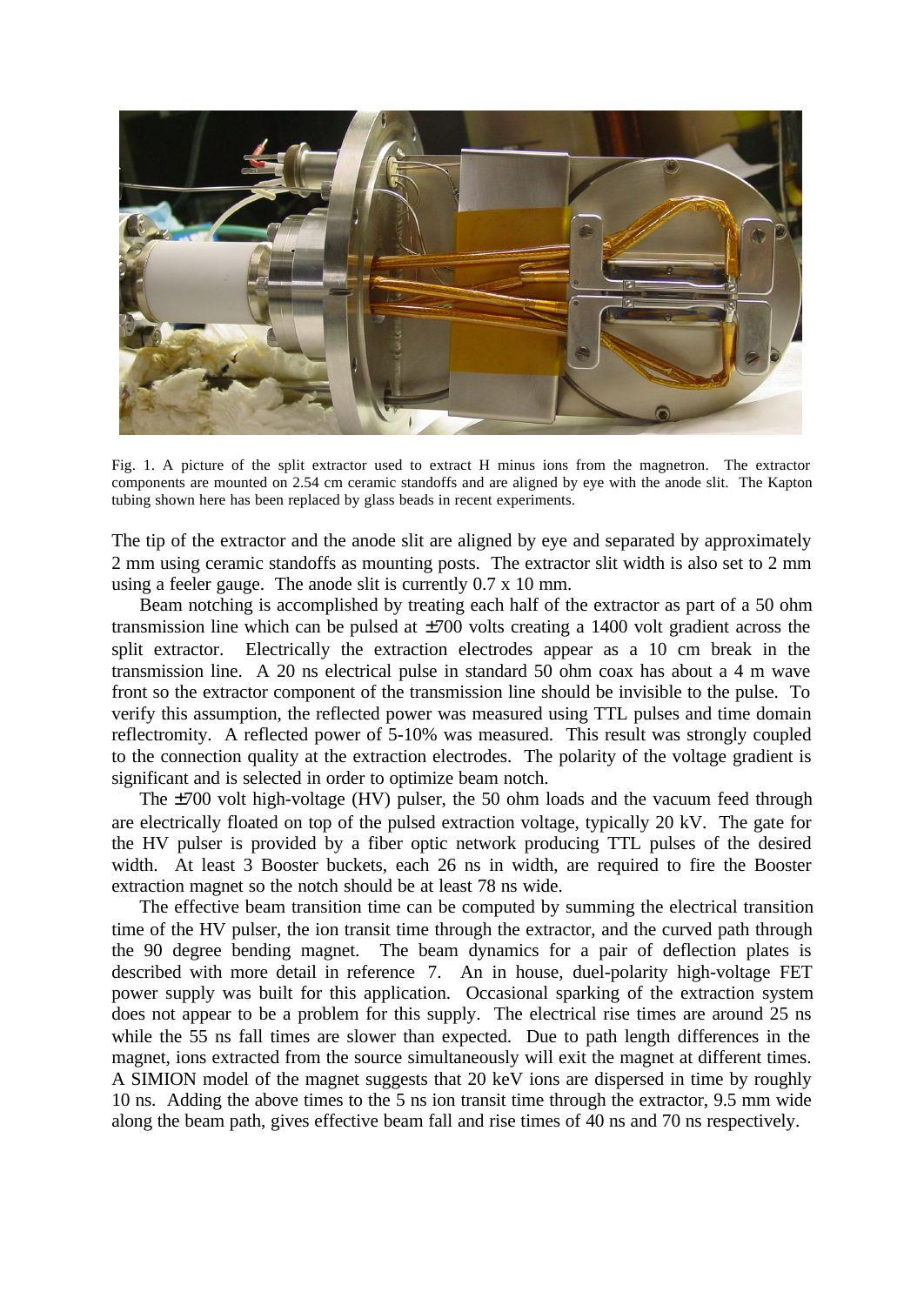#### **ACCELERATOR RESULTS AND DISCUSSION**

Figure 2 shows a beam trace from a Pearson current transformer with a 50 ns response time in the 750 keV beam transport line. In this case, 8 notches were created to match the number of turns being injected into the Booster. The burst frequency is set to match the Booster



Fig. 2a. A 20 mA beam of H minus with 50% notching observed at 750 keV using a Pearson current transformer. The rise and fall times of one notch is magnified in figure 2b.

injection frequency of 454 kHz. The applied voltage gradient at this time was 1200 volts, limited by resistors in the HV supply. In figure 2, the notches are 100 ns wide with approximately 40 ns and 70 ns rise and fall times respectively, as expected. The droop in beam intensity over the notching period, in this case about 1.5 mA, is associated with an extended tail in the beam recovery time of each notch. The cause of this tail is not yet understood. Theories being investigated include electrode charging, meniscus disruption and recovery, and beam space charge recovery.

The low energy end of the Fermilab Linac<sup>8</sup> operates at 200 MHz. Once the H minus ions are bunched and captured in the Linac the beam structure should be retained. A Beam Position Monitor (BPM) was used to measure one notch at 10 MeV. The raw BPM signal as observed by a fast oscilloscope is shown in fig. 3. The beam current is proportional to the signal strength so the notch depth at 10 MeV is 50% as expected.



Fig. 3. The raw BPM signal of a single notch measured at 10 MeV. Vertical and horizontal lines are added to guide the eye. The RF frequency is 200 Mhz and the horizontal scale is 20 ns/div.

Figure 4(a) shows the first 4 turns of charge being injected into the Booster as measured by a torroid. The notch appears to grow with each injection. Figure 4(b) shows the signal from a phase detector in the Booster and compares notched and un-notched beam at 400 MeV, 2.4 *i* s into the machine cycle, just before the Booster extraction magnet would fire creating the traditional Booster extraction gap. In turn 4, right side of fig. 4a, the notch appears to be about 50%, however in figure 4b the beam reduction is only 35%. During charge injection into the Booster the Booster RF is turned down allowing the 200 MHz linac